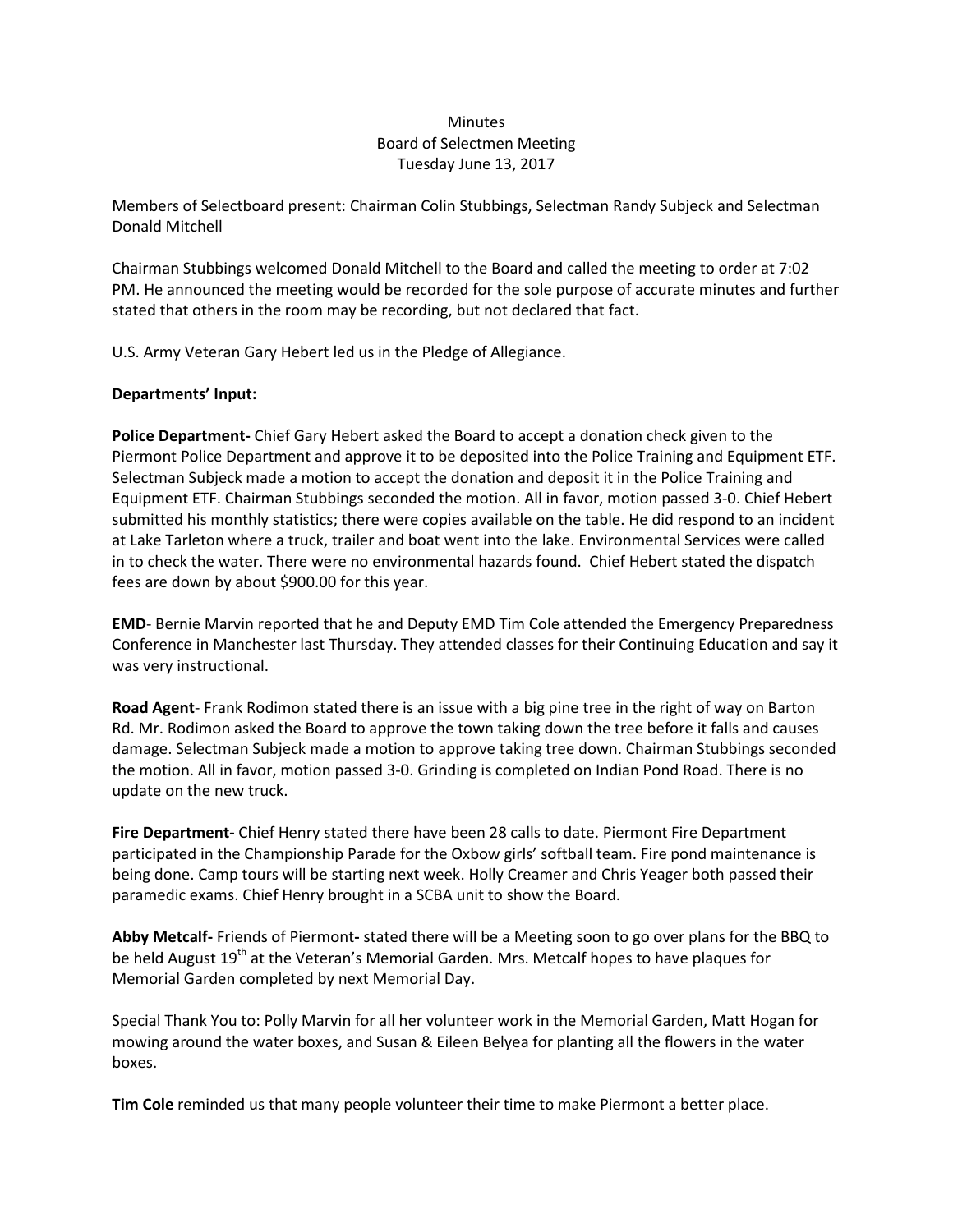**Bookkeeper/Assessing Clerk-** Susan Belyea stated the manifest is ready to be reviewed by the Board.

**Town Clerk-** Bernadette Ratel submitted the Unlicensed Dog Warrant to the Board to sign. Mrs. Ratel provided her monthly report to the Board.

**Tax Collector-** Ceil Stubbings reported that Tax Bills have been sent out and a reminder of the due date is posted on the webpage. Mrs. Stubbings stated that a taxpayer was present to discuss an issue with her tax bill in a non-public session with the Board.

**Treasurer-** Heather Subjeck is working on the required documents for the audit. Her goal is to have everything ready by the 19<sup>th</sup> of June. Mrs. Subjeck submitted the monthly Treasurer's Report for May; there were copies available on the table.

**Administrative Assistant-** Jen Rugar submitted the renewal letter for HealthTrust for the Board to review. The letter was tabled until the next work session so it can be reviewed.

**Manifest-** The Board reviewed and signed the manifest. There was a brief discussion regarding the Upper Valley Lake Sunapee Regional Planning Commission annual membership dues.

**Sewer District Advisory Committee Meeting Update-** Selectman Subjeck stated that there are still key questions regarding the Sewer District that need to be answered by town counsel; it can be discussed at the next work session.

**Diane Stelzner-By Request-** Chairman Stubbings read the Agenda Request Form submitted by Ms. Stelzner and then asked for her input. Ms. Stelzner read a list of complaints she had regarding lack of response to emails that she had sent requesting information and documents. Chairman Stubbings pointed out the email address used by Ms. Stelzner was incorrect for the person she was intending to reach regardless of the information contained in the subject line of the email. A lengthy discussion ensued regarding how Ms. Stelzner can obtain the requested documents.

At Ms. Stelzner's request, Chairman Stubbings re-read the second item on the Agenda Request form submitted by Ms. Stelzner regarding a recent interaction with Selectman Subjeck. Ms. Stelzner stated that she is disappointed with the treatment she received by a selectman in the town office; she did not feel it was right to have been asked if she was recording the conversation. Chairman Stubbings clarified that it is legal to record public meetings, but it is not legal to be recording conversations in the town office. He also stated that he supports the question being asked by those working in the town office.

**Public Input-**Frank Rodimon thanked Abby Metcalf for all of her volunteer work that makes Piermont a better town.

A member of the public asked A. George Mertz Commander, USN (Ret) why he does not participate in the Pledge of Allegiance. Mr. Mertz responded to the question.